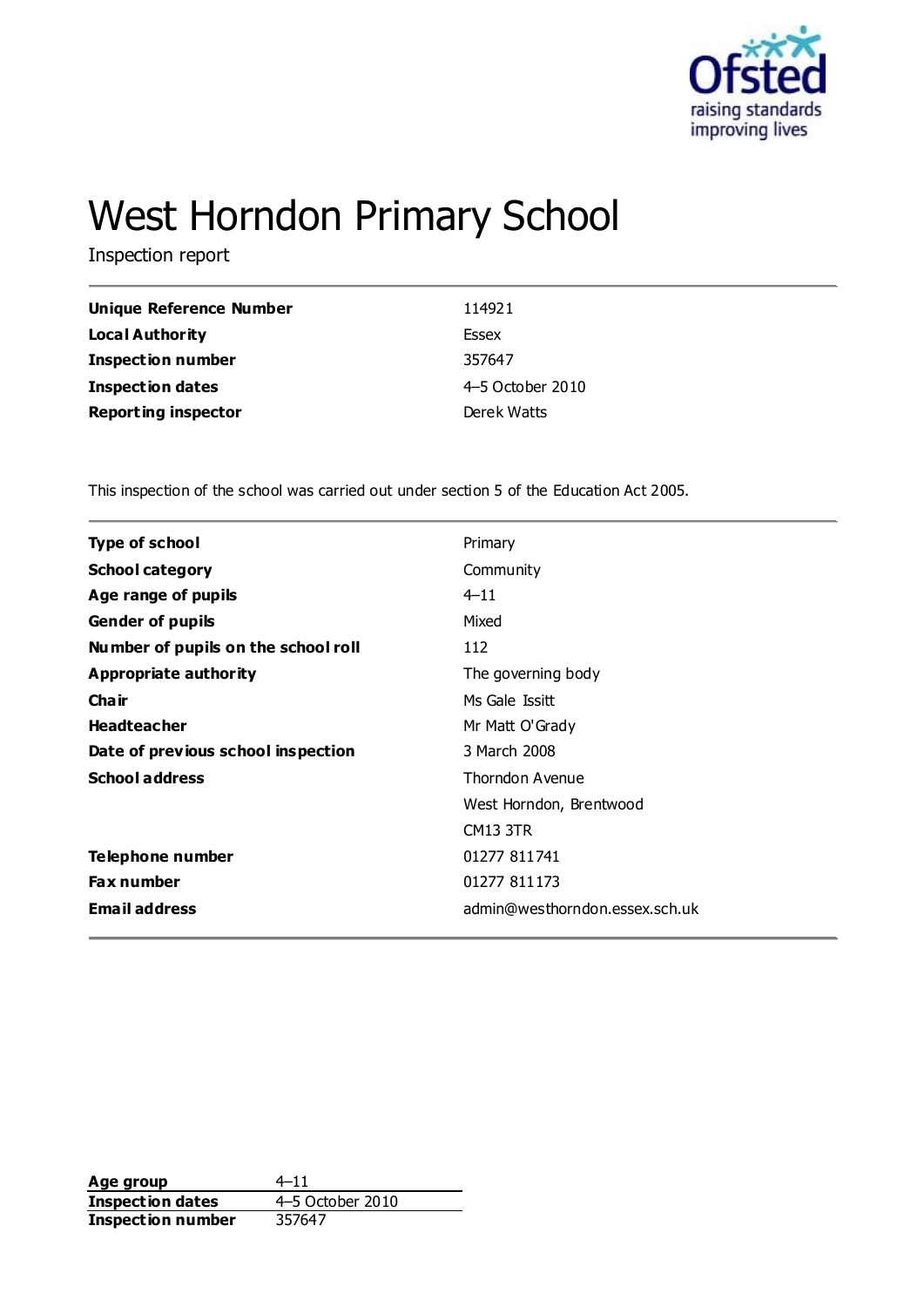The Office for Standards in Education, Children's Services and Skills (Ofsted) regulates and inspects to achieve excellence in the care of children and young people, and in education and skills for learners of all ages. It regulates and inspects childcare and children's social care, and inspects the Children and Family Court Advisory Support Service (Cafcass), schools, colleges, initial teacher training, work-based learning and skills training, adult and community learning, and education and training in prisons and other secure establishments. It assesses council children's services, and inspects services for looked after children, safeguarding and child protection.

Further copies of this report are obtainable from the school. Under the Education Act 2005, the school must provide a copy of this report free of charge to certain categories of people. A charge not exceeding the full cost of reproduction may be made for any other copies supplied.

If you would like a copy of this document in a different format, such as large print or Braille, please telephone 0300 1234 234, or email **[enquiries@ofsted.gov.uk](mailto:enquiries@ofsted.gov.uk)**.

You may copy all or parts of this document for non-commercial educational purposes, as long as you give details of the source and date of publication and do not alter the documentation in any way.

To receive regular email alerts about new publications, including survey reports and school inspection reports, please visit our website and go to 'Subscribe'.

Royal Exchange Buildings St Ann's Square Manchester M2 7LA T: 0300 1234 234 Textphone: 0161 618 8524 E: **[enquiries@ofsted.gov.uk](mailto:enquiries@ofsted.gov.uk)** W: **[www.ofsted.gov.uk](http://www.ofsted.gov.uk/)**

© Crown copyright 2010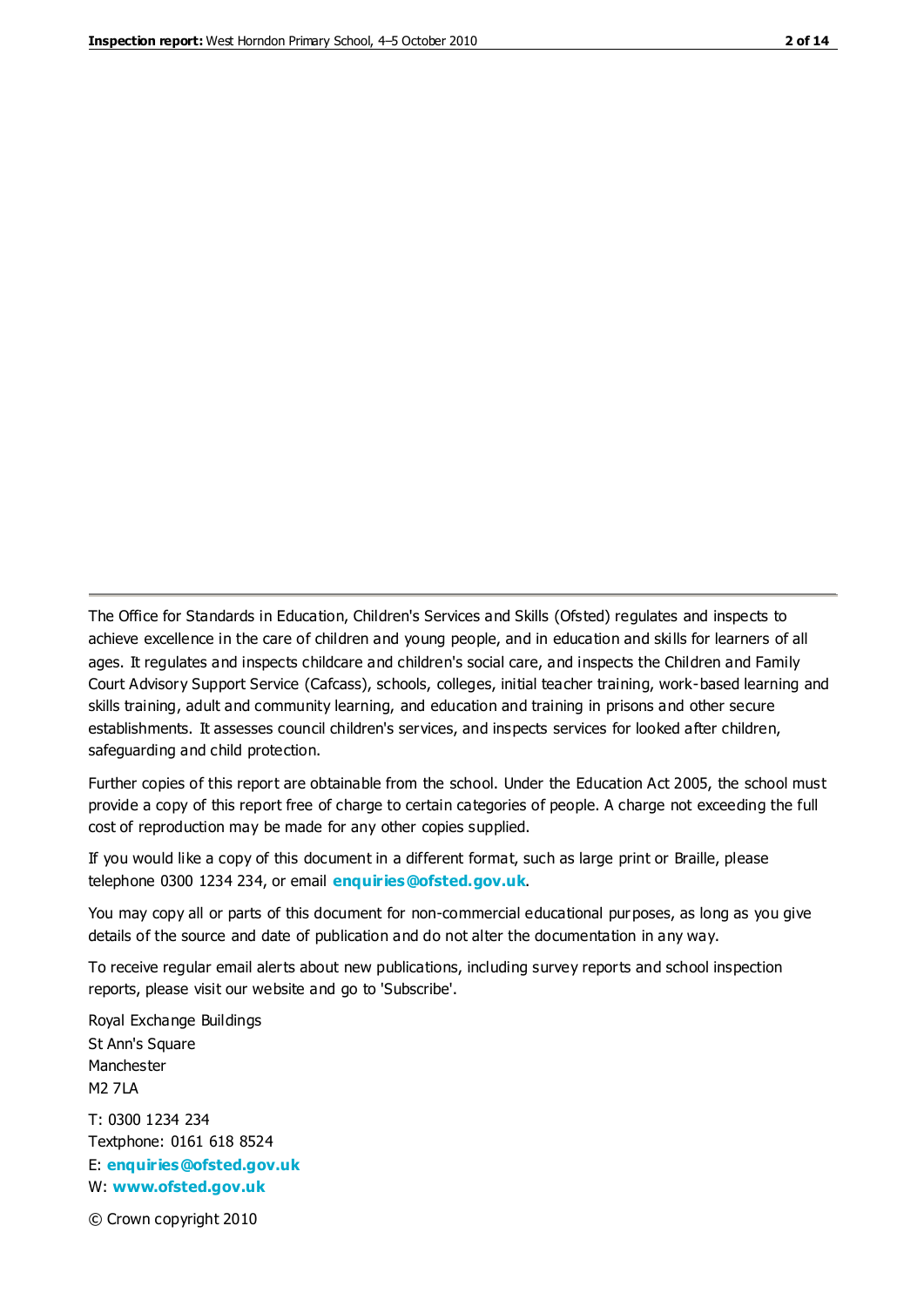# **Introduction**

This inspection was carried out by two additional inspectors. Twelve lessons or part lessons were observed and six teachers were seen. The inspection team examined the school's policies, assessments, pupils' work, teachers' plans and school improvement planning. Discussions were held with the headteacher, staff, governors and pupils. There were informal conversations with parents and senior citizens from the local community. The inspectors analysed 53 questionnaires completed by parents and carers and others by pupils and staff.

The inspection team reviewed many aspects of the school's work. It looked in detail at the following:

- Pupils' progress in Key Stage 2, particularly in mathematics.
- How well the more able are challenged and extended.
- **Provision and pupils' progress in the speech and language classes.**

# **Information about the school**

Most pupils in this smaller than average school are from a White British heritage. The proportion of pupils with special educational needs and/or disabilities is above average and the proportion of pupils with a statement of special educational needs is much higher than in most schools. The school includes enhanced provision for up to 20 pupils with speech and/or language difficulties from Early Years Foundation Stage to Year 4. These pupils come from other schools and from a wide area. All have a statement of special educational needs. Pupils with special educational needs and /or disabilities are not evenly distributed through the school. Some years groups have a high proportion while others have few. A below average proportion of pupils are known to be eligible for free school meals. There is Early Years Foundation Stage provision for 16 children in Reception. The school has a range of awards including International Schools, Healthy Schools status, Eco Schools Green Flag and Activemark.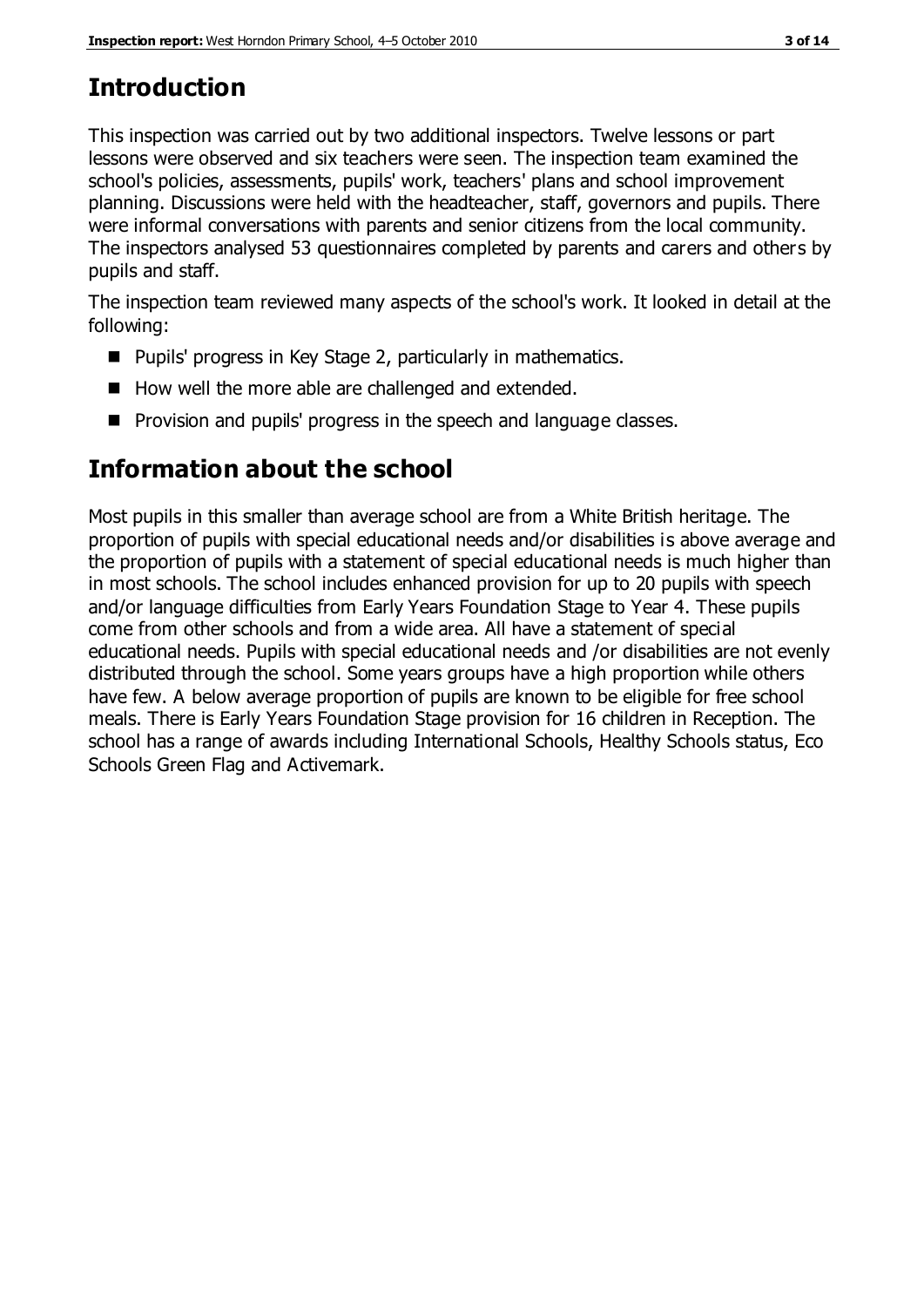# **Inspection judgements**

| Overall effectiveness: how good is the school? |  |
|------------------------------------------------|--|
|------------------------------------------------|--|

# **The school's capacity for sustained improvement 3**

# **Main findings**

West Horndon provides a satisfactory education for its pupils. There are some good and even outstanding elements to its work. Care, guidance and support make an excellent contribution to pupils' personal development. Pupils learn and play well together in a very positive and safe learning environment. Behaviour is often exemplary in lessons and around the school. Pupils feel extremely safe and show a good understanding of how to lead a healthy lifestyle. Community cohesion is promoted well and pupils make very valuable contributions to the school and to the wider community. Attendance levels are consistently above average. Parents and carers are very pleased with the care and education provided. They are extremely supportive and make a valuable contribution to school life.

Children in Early Years Foundation Stage make good progress in all areas of learning because of the interesting activities provided. Pupils in the enhanced provision make good progress because of specialist teaching and support. Most pupils make satisfactory progress in Key Stage 1 and 2. By the end of Year 6, attainment is broadly average in English and mathematics. A below average proportion of pupils attain the higher than expected levels in writing and mathematics but this situation is improving because of the action taken by the school. Teaching is not consistent enough to promote good progress for most pupils. Teachers establish very good relationships with their classes. In the most successful lessons pupils are challenged well and learning is maintained at a good pace. In others, tasks are not sufficiently well tailored to pupils' needs, particularly the more able. Learning can decline when the lesson does not proceed at a brisk pace. An interesting curriculum has been developed including good links with schools abroad. It is enriched by a good range of additional activities. There are good partnerships with other agencies and organisations to enhance pupils' learning. Steps are being taken to improve provision in writing and mathematics. These are having a positive impact on pupils' attainment and progress.

The headteacher, with his staff, has been particularly successful in promoting high quality care, strong partnerships with parents and carers and personal outcomes for pupils. School self-evaluation is accurate. The school has a clear understanding of its strengths and has correctly identified the most pressing areas for improvement. These include improving the consistency of teaching and assessment. The sharing of good practice is not sufficiently used to improve teaching. Some subject leaders are new to their posts. While they are receiving training and support, they are not fully involved in data analysis, the monitoring of provision and improvement planning. Positive action has been taken to improve pupils' attainment and progress in writing and mathematics. These improvements demonstrate a satisfactory capacity for further development.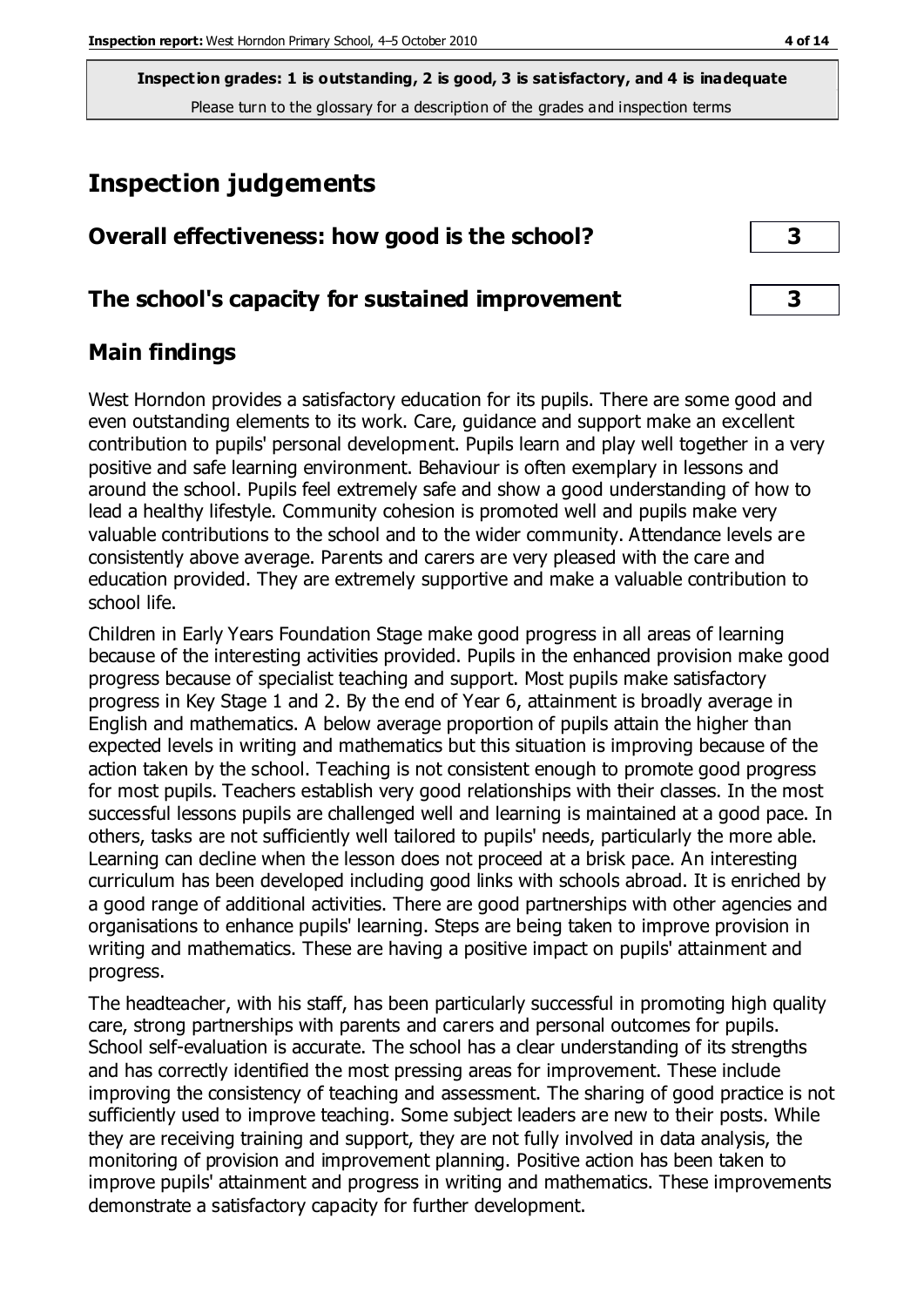### **What does the school need to do to improve further?**

- Raise attainment by the end of Year 6 to above average and improve teaching and pupils' progress from satisfactory to good by:
	- using assessment more effectively to match tasks to pupils' abilities, particularly the more able
	- $=$  ensuring that learning and the lesson proceed at a brisk pace
	- sharing good assessment and teaching practice across the school.
- Strengthen the role of subject leaders so that they are fully involved in data analysis, monitoring and improvement planning.
- About 40% of the schools whose overall effectiveness is judged satisfactory may receive a monitoring visit by an Ofsted inspector before their next section 5 inspection.

### **Outcomes for individuals and groups of pupils 3**

Most year groups enter Year 1 with broadly average attainment. Pupils enjoy their experiences at school and show positive attitudes to learning. They spoke enthusiastically about their learning in lessons, clubs, visits and their involvement in the local community.

Attainment by the end of Year 2 fluctuates because of the relatively small number of pupils in the year groups and variations in the proportion of pupils who need learning support. School assessments, pupils' work and the lessons seen indicate that most pupils make satisfactory progress. Attainment by the end of Year 6 has been broadly average during the past two years. Pupils' achievement is therefore satisfactory.

Pupils make sound progress in speaking and listening. They respond well to teachers' questioning. There are numerous opportunities for them to talk in pairs and small groups. Pupils' progress in writing is an improving picture as the school has focused on extending writing opportunities. Pupils write for a range of purposes and in different styles. In particular, pupils are applying and developing their writing skills in different subjects. For example, in a good Year 5 and 6 lesson, pupils wrote informative and imaginative news articles of their recent visit to Kentwell Hall, a trip to support their work on Tudor Times. They used information and communication technology well to draft and edit their writing and to enhance the presentation.

Pupils make satisfactory progress in mathematics but there are signs of improvement. The school has increased investigative and practical opportunities in mathematics. In a Year 1 and 2 lesson, pupils used a range of practical resources to identify the names and properties of a range of two-dimensional shapes. Pupils acquired and applied correct vocabulary in describing the shapes.

Pupils' good spiritual, moral, social and cultural development is reflected in their consideration and support for others and a strong sense of community involvement. A parent commented, 'The way the children work together is wonderful. They develop a sense of community'. Pupils choose healthy foods and participate enthusiastically in a range of physical activities. They feel extremely well cared for at school and are confident that there are always well known adults they can turn to if they are worried or need help.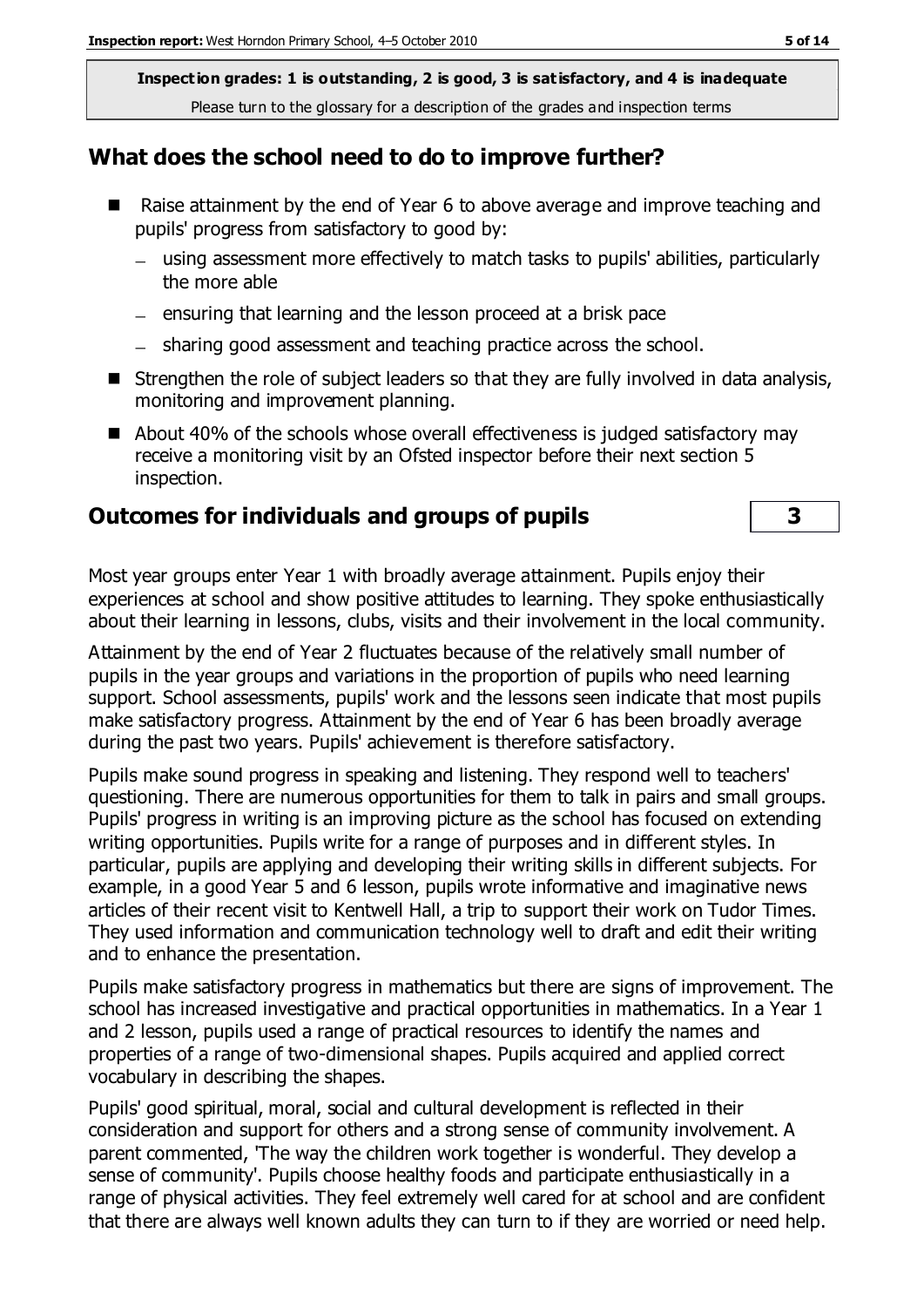Pupils willingly take on additional responsibilities such as serving on the school council, or as playground leaders. They support those less fortunate than themselves by raising funds for a range of appeals and charities. During the inspection, the pupils successfully played host to members of the community as part of the Harvest Festival celebrations. Year 6 pupils work alongside senior citizens, the 'silver surfers', in the computer suite. Both pupils and adults benefit from this positive partnership. Through the Eco Schools initiative, pupils have gained a good understanding of conservation and environmental issues. While satisfactory, pupils' understanding of different faiths is less strong than other areas of their personal development. Pupils are reasonably well prepared for their future lives and education. Their personal and social skills are well developed and they are making satisfactory progress in acquiring and applying literacy and numeracy skills.

| Pupils' achievement and the extent to which they enjoy their learning                                                     | 3                       |
|---------------------------------------------------------------------------------------------------------------------------|-------------------------|
| Taking into account:<br>Pupils' attainment <sup>1</sup>                                                                   | 3                       |
| The quality of pupils' learning and their progress                                                                        | 3                       |
| The quality of learning for pupils with special educational needs and/or disabilities<br>and their progress               | $\mathcal{P}$           |
| The extent to which pupils feel safe                                                                                      | 1                       |
| Pupils' behaviour                                                                                                         | 1                       |
| The extent to which pupils adopt healthy lifestyles                                                                       | $\overline{\mathbf{2}}$ |
| The extent to which pupils contribute to the school and wider community                                                   | 1                       |
| The extent to which pupils develop workplace and other skills that will contribute to<br>their future economic well-being |                         |
| Taking into account:<br>Pupils' attendance <sup>1</sup>                                                                   |                         |
| The extent of pupils' spiritual, moral, social and cultural development                                                   | 2                       |

<sup>1</sup> The grades for attainment and attendance are: 1 is high; 2 is above average; 3 is broadly average; and 4 is low

# **How effective is the provision?**

Teachers create a positive classroom climate for learning. The purpose of the lesson is made clear. Teachers also provide indicators or success criteria to guide learning and to help pupils to assess their own progress, but occasionally these are not specific enough. Teachers' instructions and explanations are clear and informative. Questioning is usually used well to check pupils' understanding. Opportunities are sometimes missed to illustrate key learning points through use of interactive whiteboards and teacher demonstration. Assessment information is not used consistently well to plan teaching. When this happens,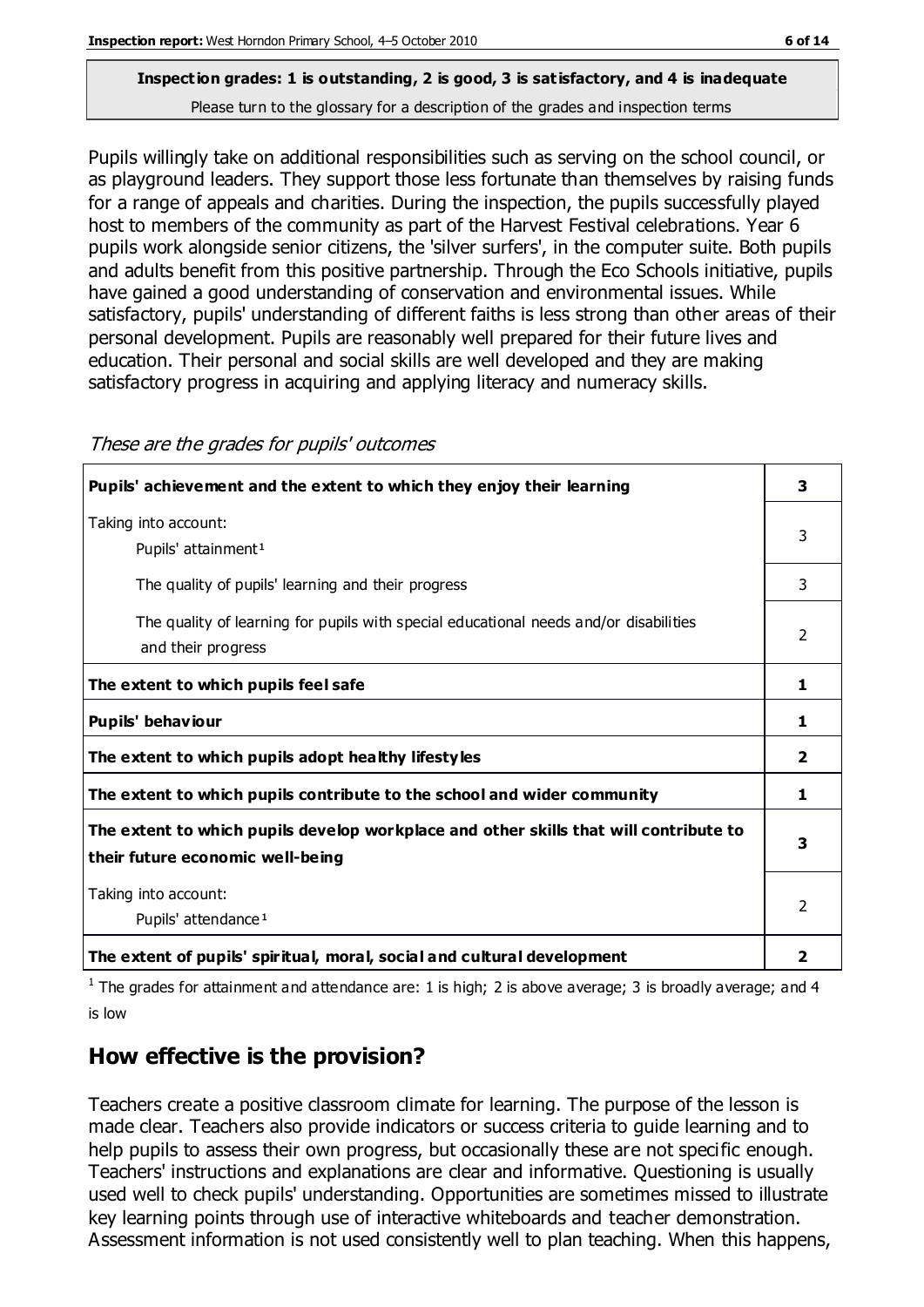learning is not always challenging enough, particularly for more able pupils. Teaching assistants are deployed well to support learning, particularly for those pupils who need additional help.

The curriculum contributes very well to pupils' personal development. Positive steps have been taken to improve provision for writing and mathematics. Good links between subjects through interesting topics add meaning and relevance to pupils' learning. The International Schools initiative contributes well to pupils' understanding of life in the wider global community. However, opportunities to study different faiths are only satisfactory. Pupils enjoy the good range of clubs offered. Health education and the range of physical activities provided contribute well to pupils' healthy lifestyles. A bi-annual residential visit to Ironbridge for the oldest pupils provides interesting outdoor activities and helps to build team and social skills.

Care, guidance and support are at the heart of the school's ethos. The well-organised, very safe and secure environment provided is recognised by pupils, parents and carers. Staff know all the pupils well and relationships are of a high calibre. Typical parental comments were, 'The school has a welcoming atmosphere and provides a good environment for learning' and 'Staff are very professional and approachable'. Pupils with speech and/or language difficulties receive effective support from speech and language therapists and other agencies. These pupils are also well integrated into main activities. High expectations by all staff and consistently implemented procedures lead to outstanding behaviour and relationships. Attendance is successfully promoted.

| The quality of teaching                                                                                    |  |
|------------------------------------------------------------------------------------------------------------|--|
| Taking into account:<br>The use of assessment to support learning                                          |  |
| The extent to which the curriculum meets pupils' needs, including, where relevant,<br>through partnerships |  |
| The effectiveness of care, guidance and support                                                            |  |

These are the grades for the quality of provision

# **How effective are leadership and management?**

The headteacher is well regarded by pupils, parents and staff and there are numerous strengths to the leadership of the school. Leaders and managers ensure highly effective care and promote very positive personal outcomes for pupils. The Early Years Foundation Stage and the enhanced provision are well led and managed. However, in Key Stages 1 and 2 inconsistencies remain in the teaching and in the rate of pupils' progress. Long term teacher absence in the past has contributed to this. The monitoring roles of subject leaders, some of whom are new to their posts, are at an early stage of development.

Members of the governing body have a clear understanding of the school's strengths, particularly the very positive partnerships and the strong personal outcomes for pupils. Governors are less well informed about the school's areas for improvement. The governing body fulfils its statutory duties and is rightly focusing its attention on pupils' achievement and strengthening teaching. Good emphasis is placed on safeguarding. Policies and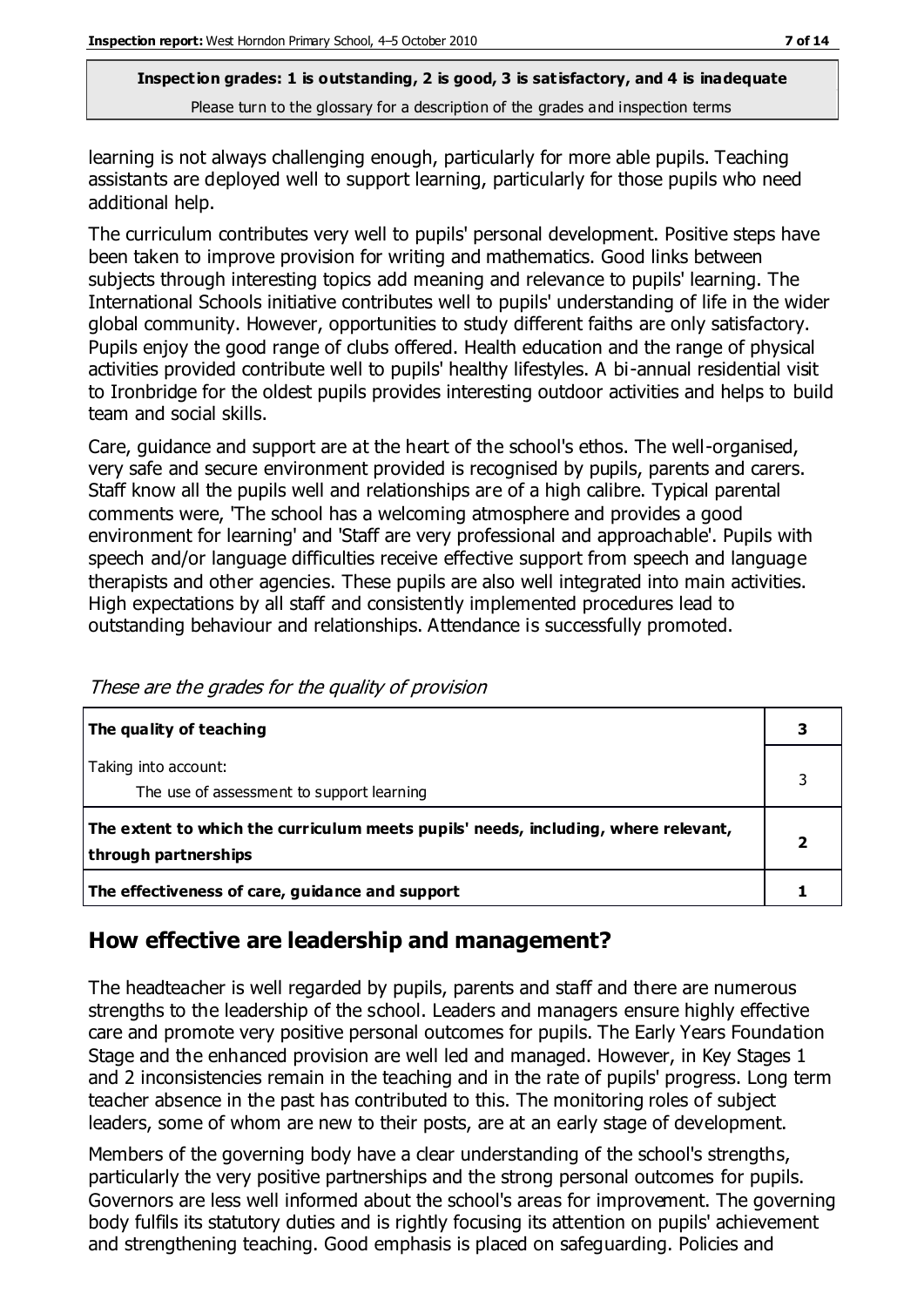practice to protect and safeguard children work well and fully meet requirements. Staff are well trained in this area and safe practices are promoted effectively through the school's curriculum.

Equality of opportunity is promoted satisfactorily and discrimination is tackled effectively. Community cohesion is successfully promoted through the school's positive links with the local and wider community and partnerships with schools in Greece, Italy, Slovakia, Spain and Turkey. Parents and carers are very supportive and make considerable contributions to fund raising and to school events.

| The effectiveness of leadership and management in embedding ambition and driving<br><b>improvement</b>                                                           | $\overline{\mathbf{2}}$ |
|------------------------------------------------------------------------------------------------------------------------------------------------------------------|-------------------------|
| Taking into account:<br>The leadership and management of teaching and learning                                                                                   | 3                       |
| The effectiveness of the governing body in challenging and supporting the<br>school so that weaknesses are tackled decisively and statutory responsibilities met | 3                       |
| The effectiveness of the school's engagement with parents and carers                                                                                             | 1                       |
| The effectiveness of partnerships in promoting learning and well-being                                                                                           | 2                       |
| The effectiveness with which the school promotes equality of opportunity and tackles<br>discrimination                                                           | 3                       |
| The effectiveness of safeguarding procedures                                                                                                                     | $\overline{\mathbf{2}}$ |
| The effectiveness with which the school promotes community cohesion                                                                                              | 2                       |
| The effectiveness with which the school deploys resources to achieve value for money                                                                             | 3                       |

These are the grades for leadership and management

# **Early Years Foundation Stage**

Children enter the Early Years Foundation Stage with knowledge and skills below those expected for their age. Effective leadership and planning are promoting good provision and positive outcomes for children. Children settle quickly because of first rate induction arrangements and the very positive relationships with parents and carers. A parent wrote, 'The effort the school makes before the children join eg. home visits, makes a big difference'. Children make very good progress in their personal, social and emotional development because of the strong relationships between adults and children and the considerable attention given to care and welfare. Children feel safe and secure and grow in confidence.

An interesting range of learning activities is provided both inside the classroom and outdoors. Children thoroughly enjoy their learning and make good progress in all areas of learning. Assessment and record keeping are effective. Assessment information is used well to plan teaching and the curriculum. Children are well taught and there is an effective blend of adult-led activities and those chosen by the children. They have good opportunities to explore, be creative and work independently. The teaching of letter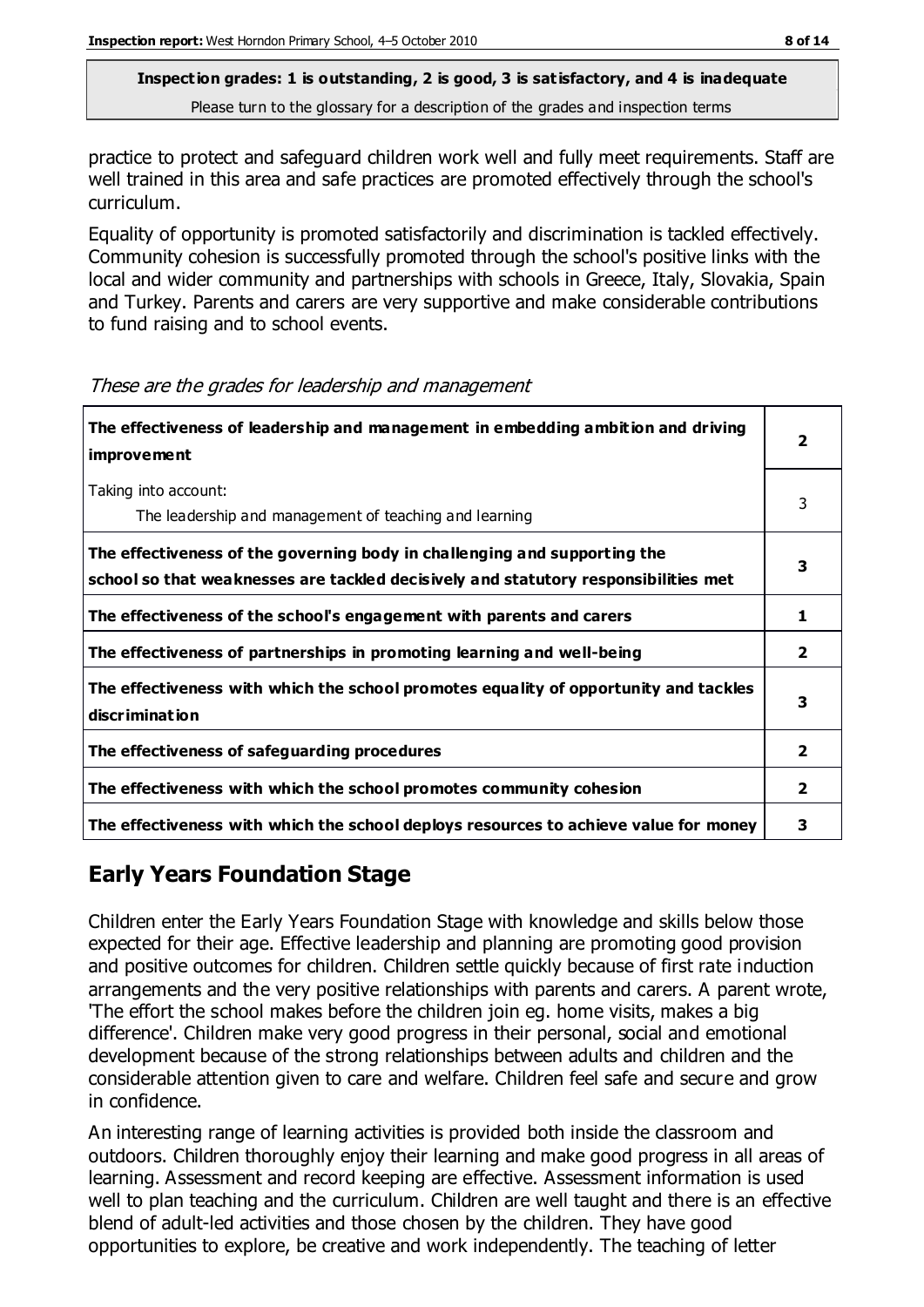sounds and early writing skills receive good attention. Children make good progress in acquiring and practising these skills. There is a spacious and well-resourced outdoor area and staff are taking steps to increase children's opportunities for their creative and physical development.

These are the grades for the Early Years Foundation Stage

| Overall effectiveness of the Early Years Foundation Stage                             |  |
|---------------------------------------------------------------------------------------|--|
| Taking into account:<br>Outcomes for children in the Early Years Foundation Stage     |  |
| The quality of provision in the Early Years Foundation Stage                          |  |
| The effectiveness of leadership and management of the Early Years Foundation<br>Stage |  |

# **Views of parents and carers**

Almost half of parents and carers returned the questionnaire. Nearly all parents and carers who returned them are very happy with their children's experience at the school. They are particularly pleased with their children's sense of enjoyment, safety in s chool and the promotion of healthy lifestyles. The inspection team supports these positive views. A small minority of parents and carers expressed concern about the school taking account of their suggestions, and concerns about the help the school gives in assisting parents and carers in supporting their children's learning. Inspectors found that school is very effective in meeting the needs of parents, carers and the local community. Since the last inspection, considerable improvements have been made in building the school's partnerships with its parents and carers.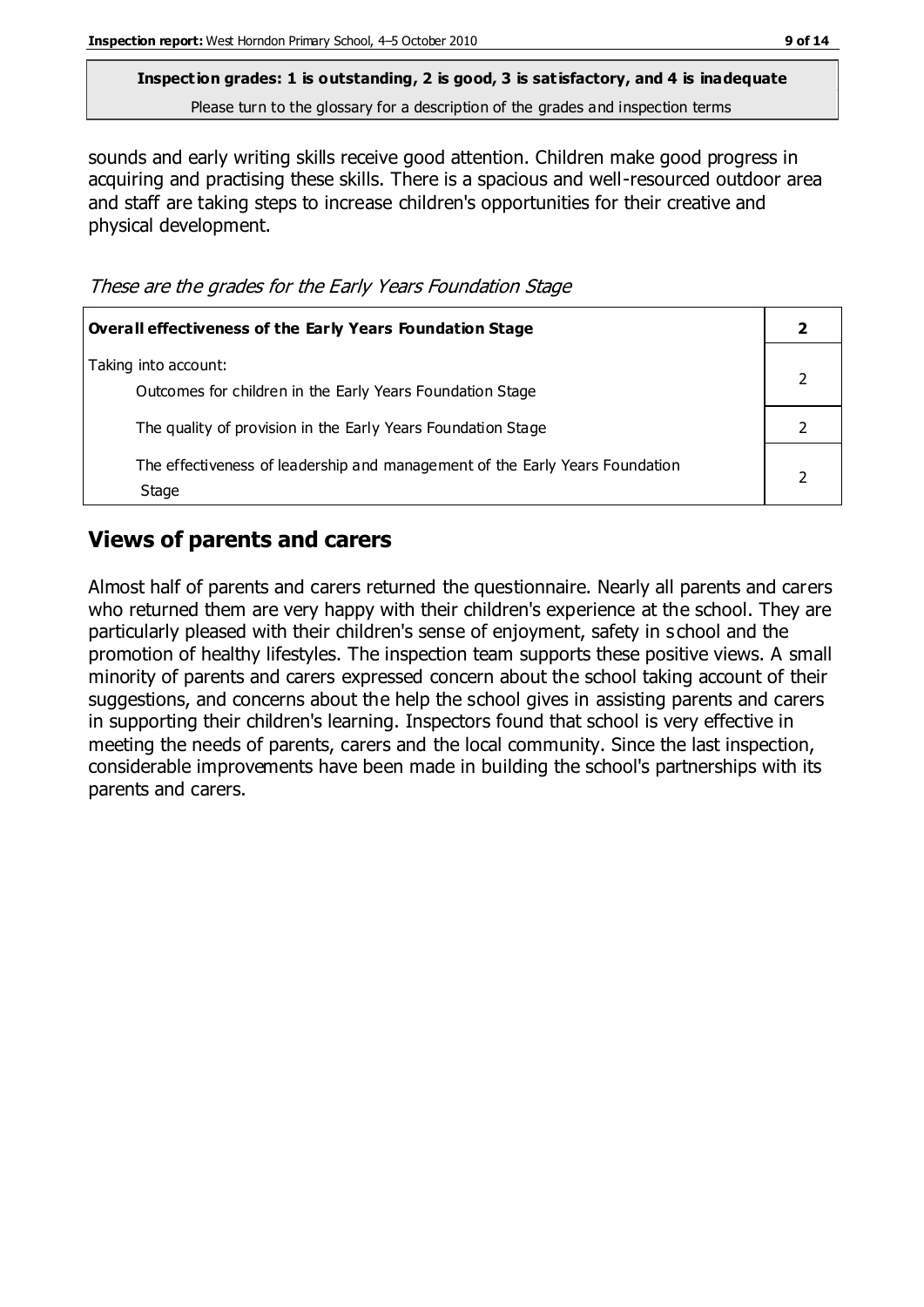#### **Responses from parents and carers to Ofsted's questionnaire**

Ofsted invited all the registered parents and carers of pupils registered at West Horndon Primary School to complete a questionnaire about their views of the school.

In the questionnaire, parents and carers were asked to record how strongly they agreed with 13 statements about the school. The inspection team received 53 completed questionnaires by the end of the on-site inspection. In total, there are 112 pupils registered at the school.

| <b>Statements</b>                                                                                                                                                                                                                                       | <b>Strongly</b><br>agree |               | Agree        |               |                | <b>Disagree</b> |              | <b>Strongly</b><br>disagree |  |
|---------------------------------------------------------------------------------------------------------------------------------------------------------------------------------------------------------------------------------------------------------|--------------------------|---------------|--------------|---------------|----------------|-----------------|--------------|-----------------------------|--|
|                                                                                                                                                                                                                                                         | <b>Total</b>             | $\frac{0}{0}$ | <b>Total</b> | $\frac{0}{0}$ | <b>Total</b>   | $\frac{0}{0}$   | <b>Total</b> | $\frac{0}{0}$               |  |
| My child enjoys school                                                                                                                                                                                                                                  | 32                       | 60            | 19           | 36            | $\overline{2}$ | $\overline{4}$  | 0            | $\mathbf 0$                 |  |
| The school keeps my child<br>safe                                                                                                                                                                                                                       | 37                       | 70            | 15           | 28            | $\mathbf{1}$   | $\overline{2}$  | 0            | $\pmb{0}$                   |  |
| My school informs me about<br>my child's progress                                                                                                                                                                                                       | 22                       | 42            | 25           | 47            | 3              | 6               | $\mathbf{0}$ | $\mathbf 0$                 |  |
| My child is making enough<br>progress at this school                                                                                                                                                                                                    | 23                       | 43            | 26           | 49            | $\mathbf{1}$   | $\overline{2}$  | 1            | $\overline{2}$              |  |
| The teaching is good at this<br>school                                                                                                                                                                                                                  | 24                       | 45            | 25           | 47            | 0              | 0               | 1            | $\overline{2}$              |  |
| The school helps me to<br>support my child's learning                                                                                                                                                                                                   | 23                       | 43            | 24           | 45            | 4              | 8               | $\mathbf 0$  | $\mathbf 0$                 |  |
| The school helps my child to<br>have a healthy lifestyle                                                                                                                                                                                                | 38                       | 72            | 14           | 26            | $\mathbf 0$    | 0               | 0            | $\mathbf 0$                 |  |
| The school makes sure that<br>my child is well prepared for<br>the future (for example<br>changing year group,<br>changing school, and for<br>children who are finishing<br>school, entering further or<br>higher education, or entering<br>employment) | 23                       | 43            | 20           | 38            | 0              | $\mathbf{0}$    | $\mathbf 0$  | $\mathbf 0$                 |  |
| The school meets my child's<br>particular needs                                                                                                                                                                                                         | 28                       | 53            | 18           | 34            | 4              | 8               | $\mathbf{0}$ | $\mathbf 0$                 |  |
| The school deals effectively<br>with unacceptable behaviour                                                                                                                                                                                             | 28                       | 53            | 19           | 36            | $\mathbf{1}$   | $\overline{2}$  | 0            | $\pmb{0}$                   |  |
| The school takes account of<br>my suggestions and concerns                                                                                                                                                                                              | 21                       | 40            | 22           | 42            | 5              | 9               | 0            | 0                           |  |
| The school is led and<br>managed effectively                                                                                                                                                                                                            | 27                       | 51            | 22           | 42            | $\overline{2}$ | $\overline{4}$  | $\mathbf 0$  | $\mathbf 0$                 |  |
| Overall, I am happy with my<br>child's experience at this<br>school                                                                                                                                                                                     | 32                       | 60            | 19           | 36            | $\mathbf{1}$   | $\overline{2}$  | $\mathbf 0$  | $\pmb{0}$                   |  |

The table above summarises the responses that parents and carers made to each statement. The percentages indicate the proportion of parents and carers giving that response out of the total number of completed questionnaires. Where one or more parents and carers chose not to answer a particular question, the percentages will not add up to 100%.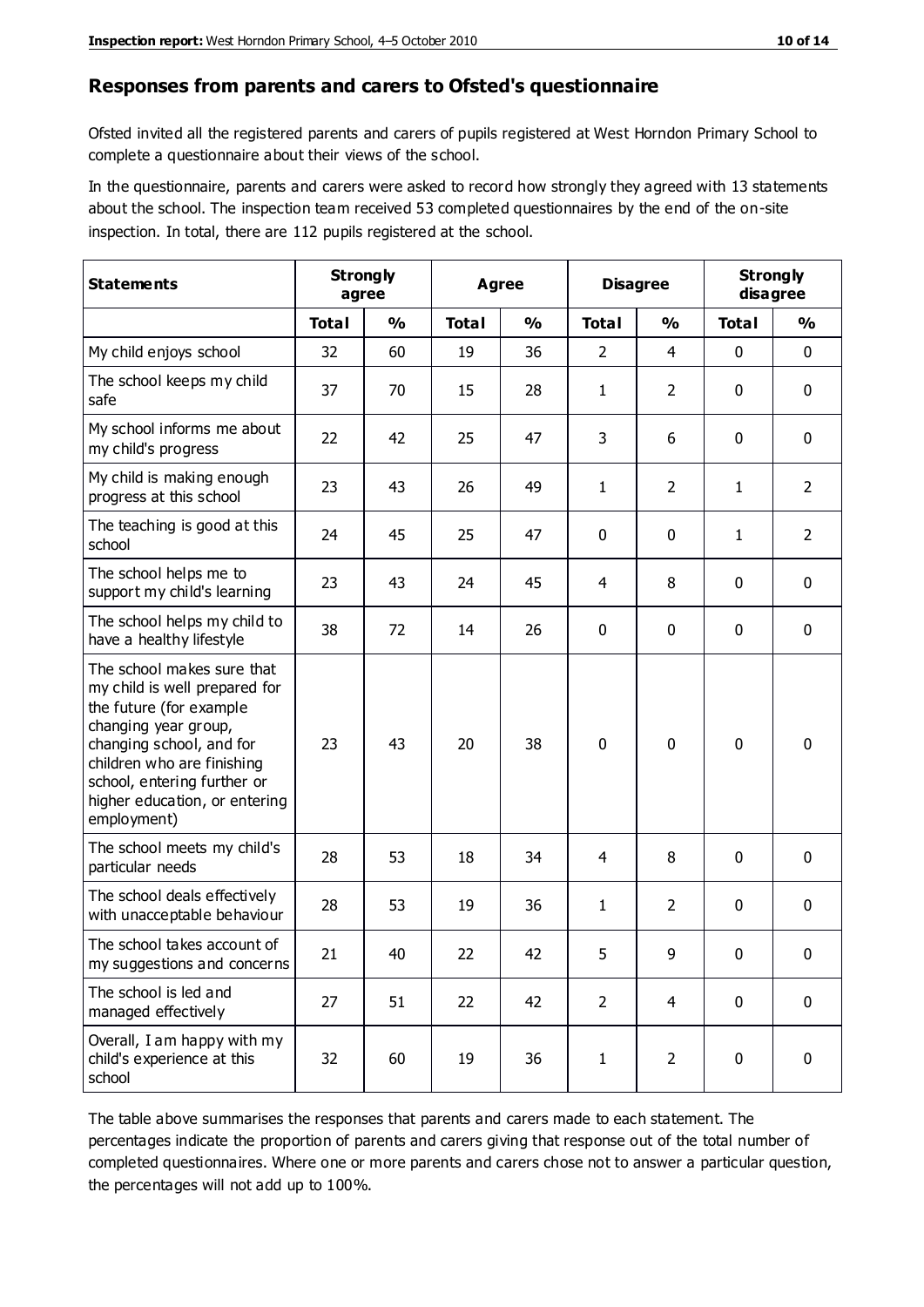# **Glossary**

| Grade   | <b>Judgement</b> | <b>Description</b>                                                                                                                                                                                                            |
|---------|------------------|-------------------------------------------------------------------------------------------------------------------------------------------------------------------------------------------------------------------------------|
| Grade 1 | Outstanding      | These features are highly effective. An outstanding school<br>provides exceptionally well for all its pupils' needs.                                                                                                          |
| Grade 2 | Good             | These are very positive features of a school. A school that<br>is good is serving its pupils well.                                                                                                                            |
| Grade 3 | Satisfactory     | These features are of reasonable quality. A satisfactory<br>school is providing adequately for its pupils.                                                                                                                    |
| Grade 4 | Inadequate       | These features are not of an acceptable standard. An<br>inadequate school needs to make significant improvement<br>in order to meet the needs of its pupils. Ofsted inspectors<br>will make further visits until it improves. |

# **What inspection judgements mean**

# **Overall effectiveness of schools**

|                       | Overall effectiveness judgement (percentage of schools) |      |                     |                   |
|-----------------------|---------------------------------------------------------|------|---------------------|-------------------|
| <b>Type of school</b> | <b>Outstanding</b>                                      | Good | <b>Satisfactory</b> | <b>Inadequate</b> |
| Nursery schools       | 58                                                      | 36   | 4                   | 2                 |
| Primary schools       | 8                                                       | 43   | 40                  | 9                 |
| Secondary schools     | 10                                                      | 35   | 42                  | 13                |
| Sixth forms           | 13                                                      | 39   | 45                  | 3                 |
| Special schools       | 33                                                      | 42   | 20                  | 4                 |
| Pupil referral units  | 18                                                      | 40   | 29                  | 12                |
| All schools           | 11                                                      | 42   | 38                  | 9                 |

New school inspection arrangements were introduced on 1 September 2009. This means that inspectors now make some additional judgements that were not made previously.

The data in the table above are for the period 1 September 2009 to 31 March 2010 and are the most recently published data available (see **[www.ofsted.gov.uk](http://www.ofsted.gov.uk/)**). Please note that the sample of schools inspected during the autumn and spring terms 2009/10 was not representative of all schools nationally, as weaker schools are inspected more frequently than good or outstanding schools.

Percentages are rounded and do not always add exactly to 100. Secondary school figures in clude those that have sixth forms, and sixth form figures include only the data specifically for sixth form inspection judgements.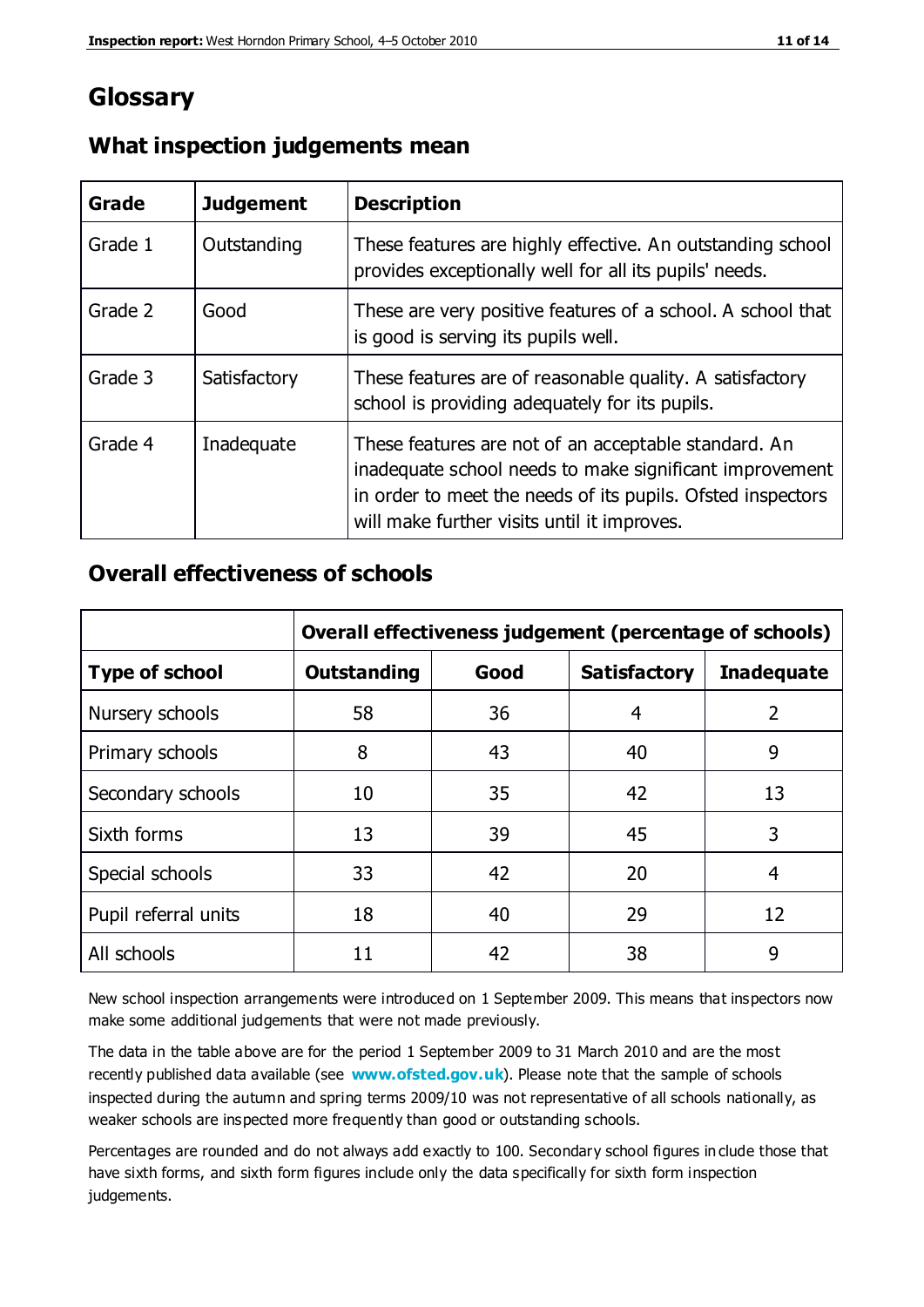# **Common terminology used by inspectors**

| Achievement:               | the progress and success of a pupil in their learning,<br>development or training.                                                                                                                                                          |  |  |
|----------------------------|---------------------------------------------------------------------------------------------------------------------------------------------------------------------------------------------------------------------------------------------|--|--|
| Attainment:                | the standard of the pupils' work shown by test and<br>examination results and in lessons.                                                                                                                                                   |  |  |
| Capacity to improve:       | the proven ability of the school to continue<br>improving. Inspectors base this judgement on what<br>the school has accomplished so far and on the quality<br>of its systems to maintain improvement.                                       |  |  |
| Leadership and management: | the contribution of all the staff with responsibilities,<br>not just the headteacher, to identifying priorities,<br>directing and motivating staff and running the school.                                                                  |  |  |
| Learning:                  | how well pupils acquire knowledge, develop their<br>understanding, learn and practise skills and are<br>developing their competence as learners.                                                                                            |  |  |
| Overall effectiveness:     | inspectors form a judgement on a school's overall<br>effectiveness based on the findings from their<br>inspection of the school. The following judgements,<br>in particular, influence what the overall effectiveness<br>judgement will be. |  |  |
|                            | The school's capacity for sustained<br>improvement.                                                                                                                                                                                         |  |  |
|                            | Outcomes for individuals and groups of pupils.                                                                                                                                                                                              |  |  |
|                            | The quality of teaching.                                                                                                                                                                                                                    |  |  |
|                            | The extent to which the curriculum meets<br>pupils' needs, including, where relevant,<br>through partnerships.                                                                                                                              |  |  |
|                            | The effectiveness of care, guidance and<br>support.                                                                                                                                                                                         |  |  |
| Progress:                  | the rate at which pupils are learning in lessons and<br>over longer periods of time. It is often measured by<br>comparing the pupils' attainment at the end of a key                                                                        |  |  |

stage with their attainment when they started.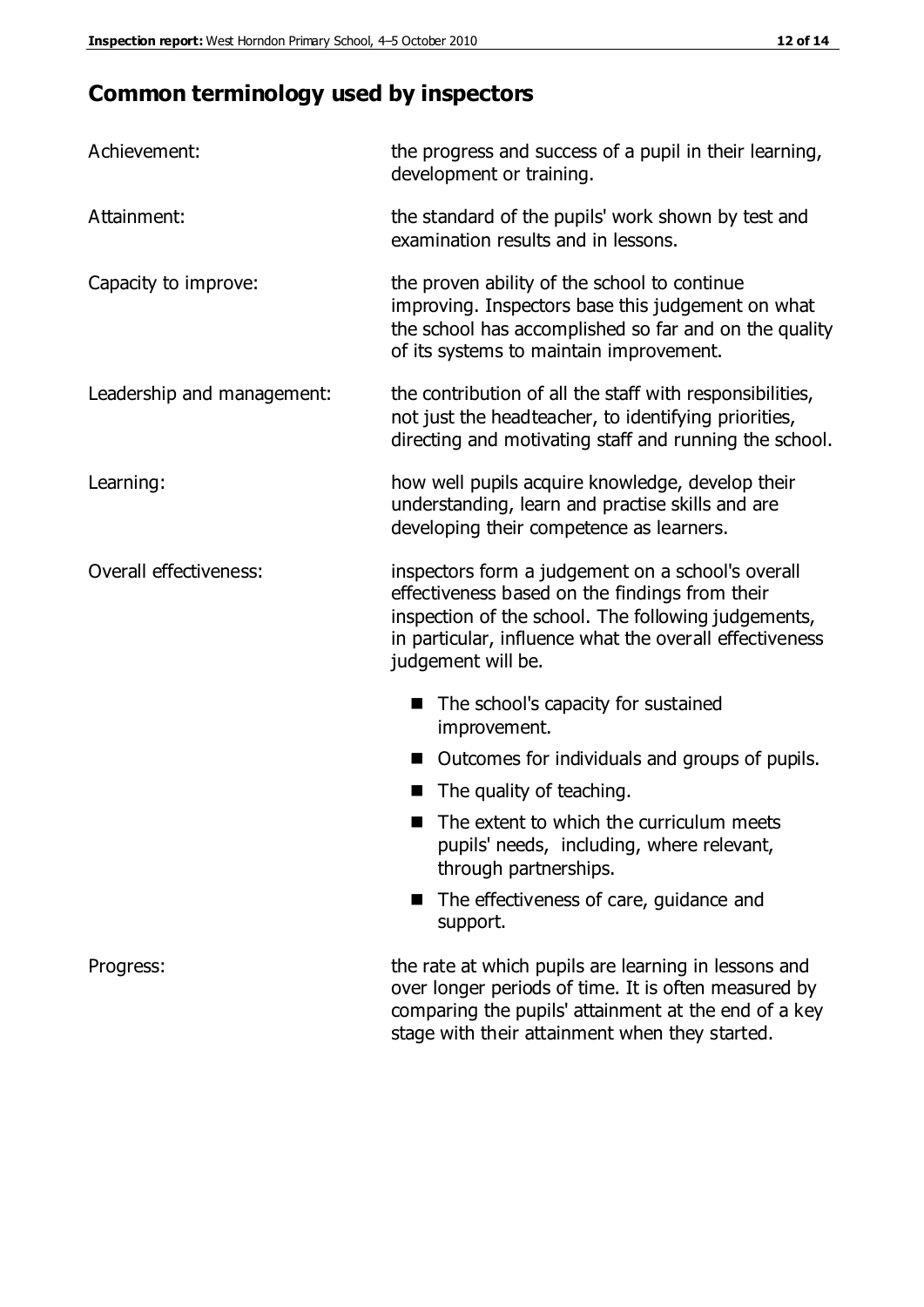### **This letter is provided for the school, parents and carers to share with their children. It describes Ofsted's main findings from the inspection of their school.**

6 October 2010

#### Dear Pupils

#### **Inspection of West Horndon Primary School, Brentwood, CM13 3TR**

Thank you so much for welcoming us into your school, giving us your views and showing us your work. We enjoyed our visit and would like to tell you what we have found. Your school is satisfactory. There are some good and even outstanding features.

These are the school's main strengths.

Children get off to a good start in the Early Years Foundation Stage.

You enjoy school and your attendance is good.

Pupils in the enhanced provision make good progress.

A good range of learning activities is provided including clubs and visits.

You get on extremely well with each other and behaviour is often outstanding.

You have a good understanding of how to keep healthy and fit.

You feel extremely safe at school because teachers and other adults take excellent care of you and provide very good guidance and support.

You make outstanding contributions to the school and to the wider community.

We have asked the headteacher and teachers to do a few things to improve areas of the school's work.

Some of you in Key Stages 1 and 2 could be making better progress and reach higher standards. We have asked the teachers to:

- match the work more carefully to your abilities, especially those of you who find learning easy
- $\blacksquare$  ensure that learning and the lessons move along more quickly

Subject leaders could be more involved in checking how well the school is doing and in planning improvements.

All of you can help by continuing to work hard particularly in writing and mathematics. We wish you all the very best for the future.

Yours sincerely

Derek Watts Lead inspector